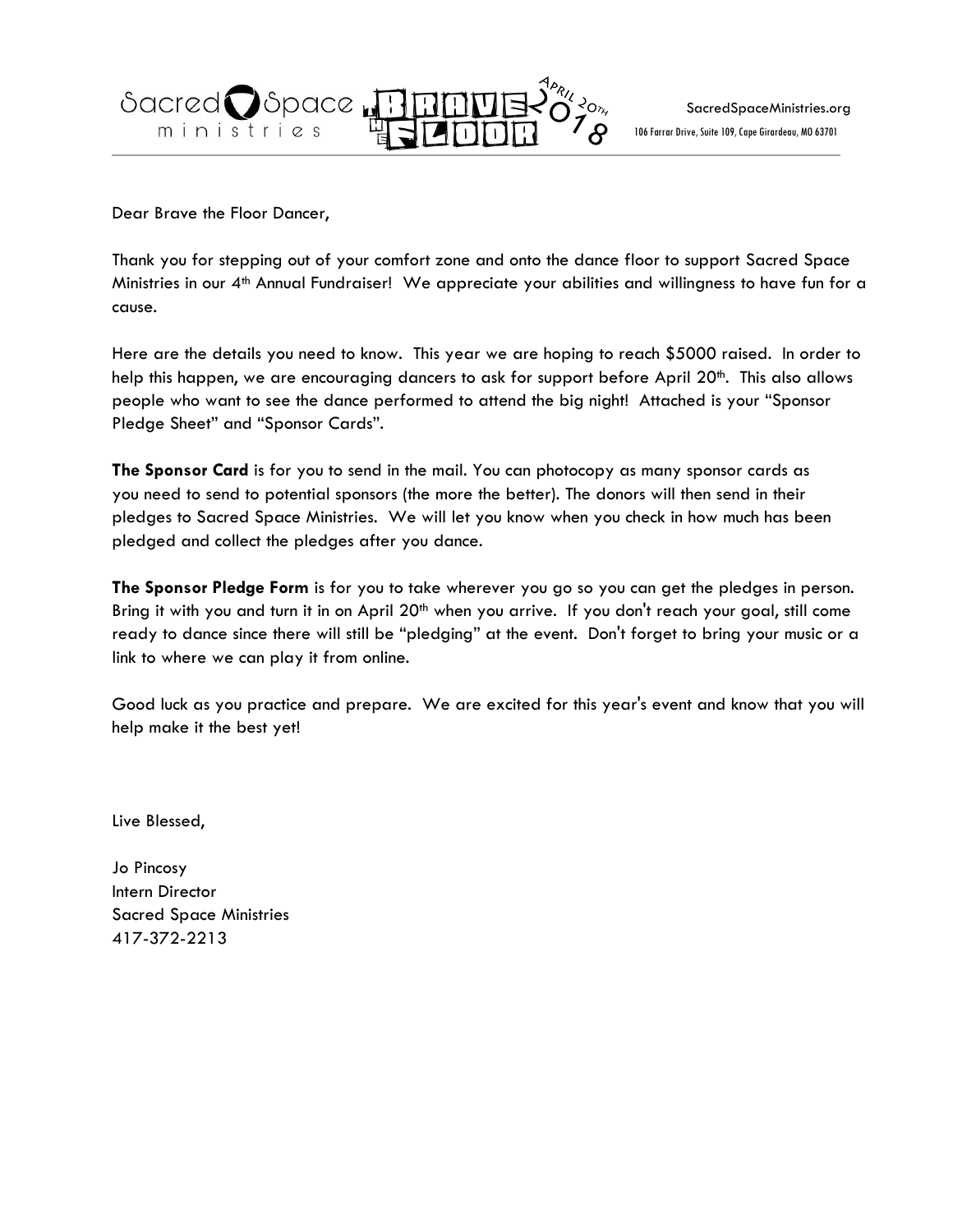





(This pledge form is for you to take around to get pledges in person) Please Make Sure to get Addresses from your Sponsors so we can contact them after the dance.

| <b>Dancer's Name:</b> | <b>Type of Dance:</b>            |
|-----------------------|----------------------------------|
| <b>Address:</b>       | <b>Music:</b>                    |
| Email:                | Pledge Amount Needed to Dance in |
| Phone $\#$ :          | <b>Competition:</b>              |

| <b>Sponsor Name</b> | <b>Address</b> | Email | Phone # | Pledge<br>Amount |
|---------------------|----------------|-------|---------|------------------|
|                     |                |       |         |                  |
|                     |                |       |         |                  |
|                     |                |       |         |                  |
|                     |                |       |         |                  |
|                     |                |       |         |                  |
|                     |                |       |         |                  |
|                     |                |       |         |                  |
|                     |                |       |         |                  |
|                     |                |       |         |                  |
|                     |                |       |         |                  |
|                     |                |       |         |                  |
|                     |                |       |         |                  |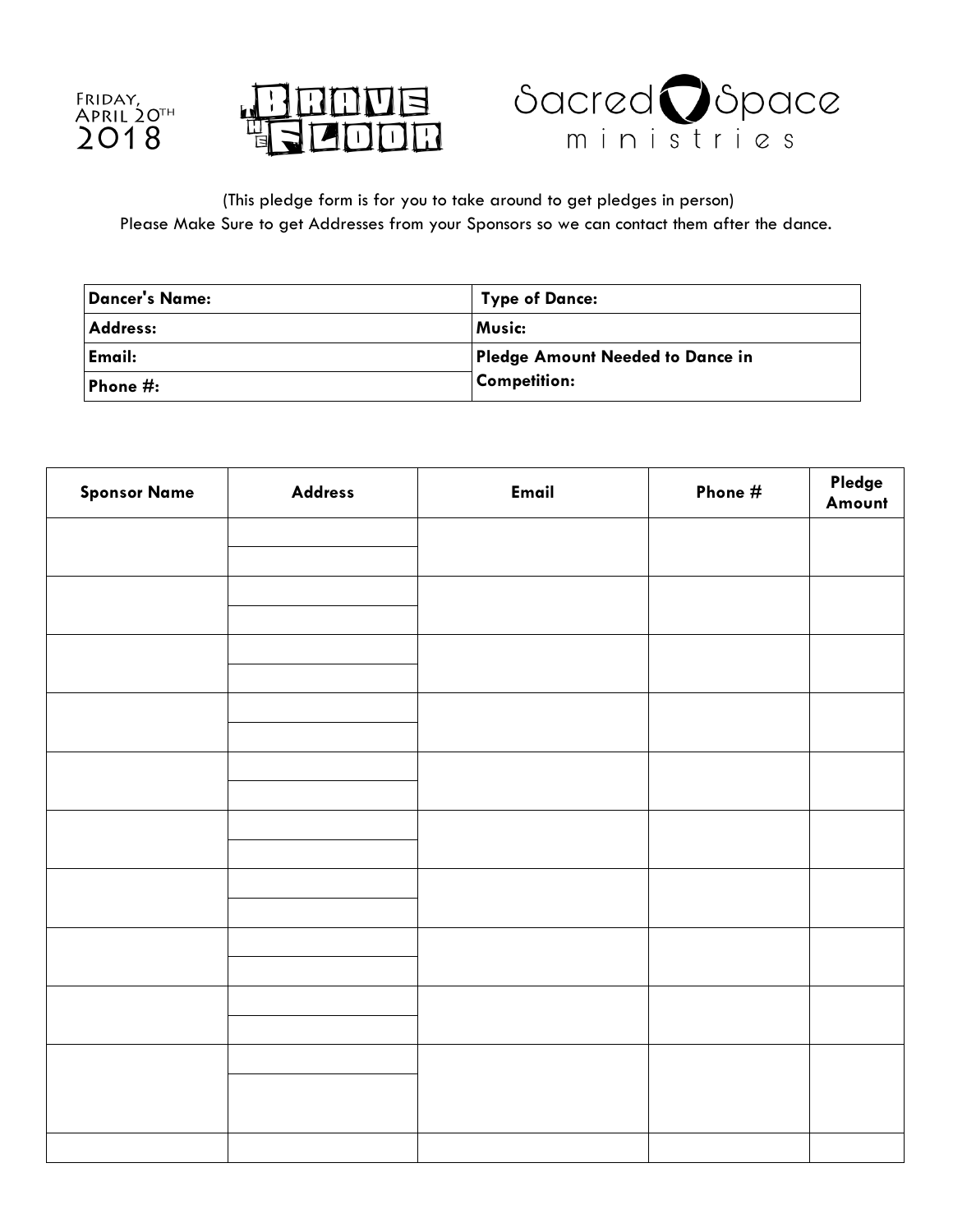| <b>Sponsor Name</b> | <b>Address</b> | Email | Phone # | Pledge<br>Amount |
|---------------------|----------------|-------|---------|------------------|
|                     |                |       |         |                  |
|                     |                |       |         |                  |
|                     |                |       |         |                  |
|                     |                |       |         |                  |
|                     |                |       |         |                  |
|                     |                |       |         |                  |
|                     |                |       |         |                  |
|                     |                |       |         |                  |
|                     |                |       |         |                  |
|                     |                |       |         |                  |
|                     |                |       |         |                  |
|                     |                |       |         |                  |
|                     |                |       |         |                  |
|                     |                |       |         |                  |
|                     |                |       |         |                  |
|                     |                |       |         |                  |
|                     |                |       |         |                  |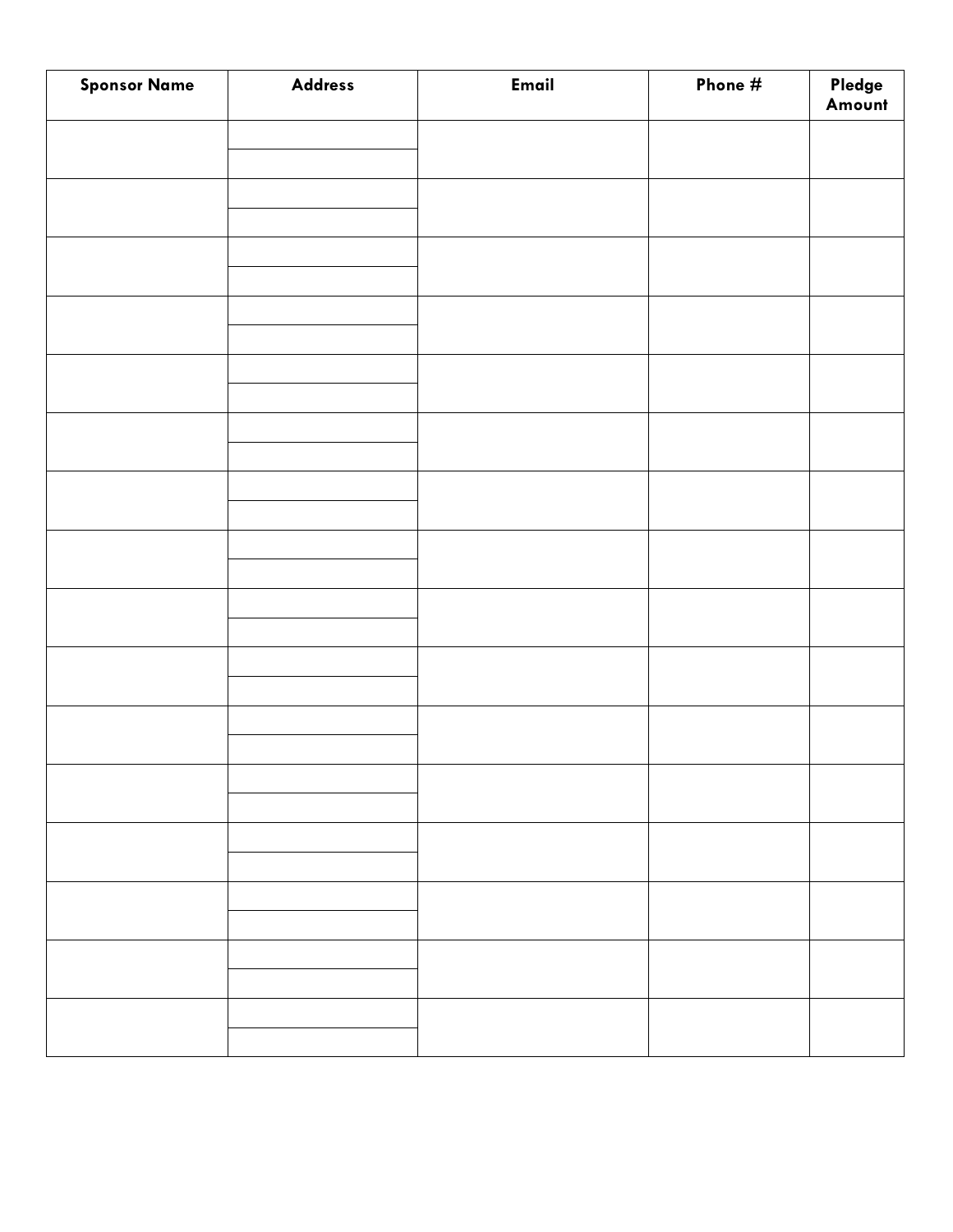It's me, **It's me**, **It's me**, **Example 2** and I'm dancing to help raise money for Sacred Space Ministries in their 4<sup>th</sup> Annual *Brave The Floor* dance night, April 20<sup>th</sup>. If I make my goal of \$\_\_\_\_\_\_\_\_\_\_\_\_\_I will be in the final dance competition. I am going out of my comfort zone to take the floor, but I need your help. Would you be willing to sponsor me for this event? You can even come see me dance in person! So if you would like to sponsor me, just fill out the form below and mail your pledge to Sacred Space Ministries – address is on the form.

If you want more info about Sacred Space Ministries, you can check them out on the web at SacredSpaceMinistries.org or email them [contact@sacredspaceministries.org.](mailto:contact@livesacredspace.org) I really appreciate you supporting me and Sacred Space Ministries.

|                                                                                          | <b>Sponsor Card</b>                     |                                          |                     |  |
|------------------------------------------------------------------------------------------|-----------------------------------------|------------------------------------------|---------------------|--|
|                                                                                          |                                         |                                          | APRIL 20TH $2018$   |  |
|                                                                                          |                                         |                                          |                     |  |
| Street or PO Box                                                                         | City                                    |                                          | State<br>Zip        |  |
| Email: Email:                                                                            |                                         |                                          |                     |  |
|                                                                                          |                                         |                                          |                     |  |
| Dancer's name here                                                                       |                                         |                                          |                     |  |
| donate \$___________toward their dance in the competition if the full balance is raised. |                                         |                                          |                     |  |
| Please send donation to:                                                                 |                                         |                                          | Or donate online:   |  |
| Sacred Space Ministries                                                                  |                                         | SacredSpaceMinistries.org                |                     |  |
| 106 S Farrar Drive Suite 109                                                             |                                         | Click the DONATE button and comment with |                     |  |
| Cape Girardeau, MO 63701                                                                 |                                         |                                          | your dancer's name. |  |
|                                                                                          | a                                       |                                          |                     |  |
|                                                                                          | $\delta$ acred $\bigcirc$ $\delta$ pace |                                          |                     |  |
|                                                                                          | ministr                                 |                                          |                     |  |

fundraiser

Hi,